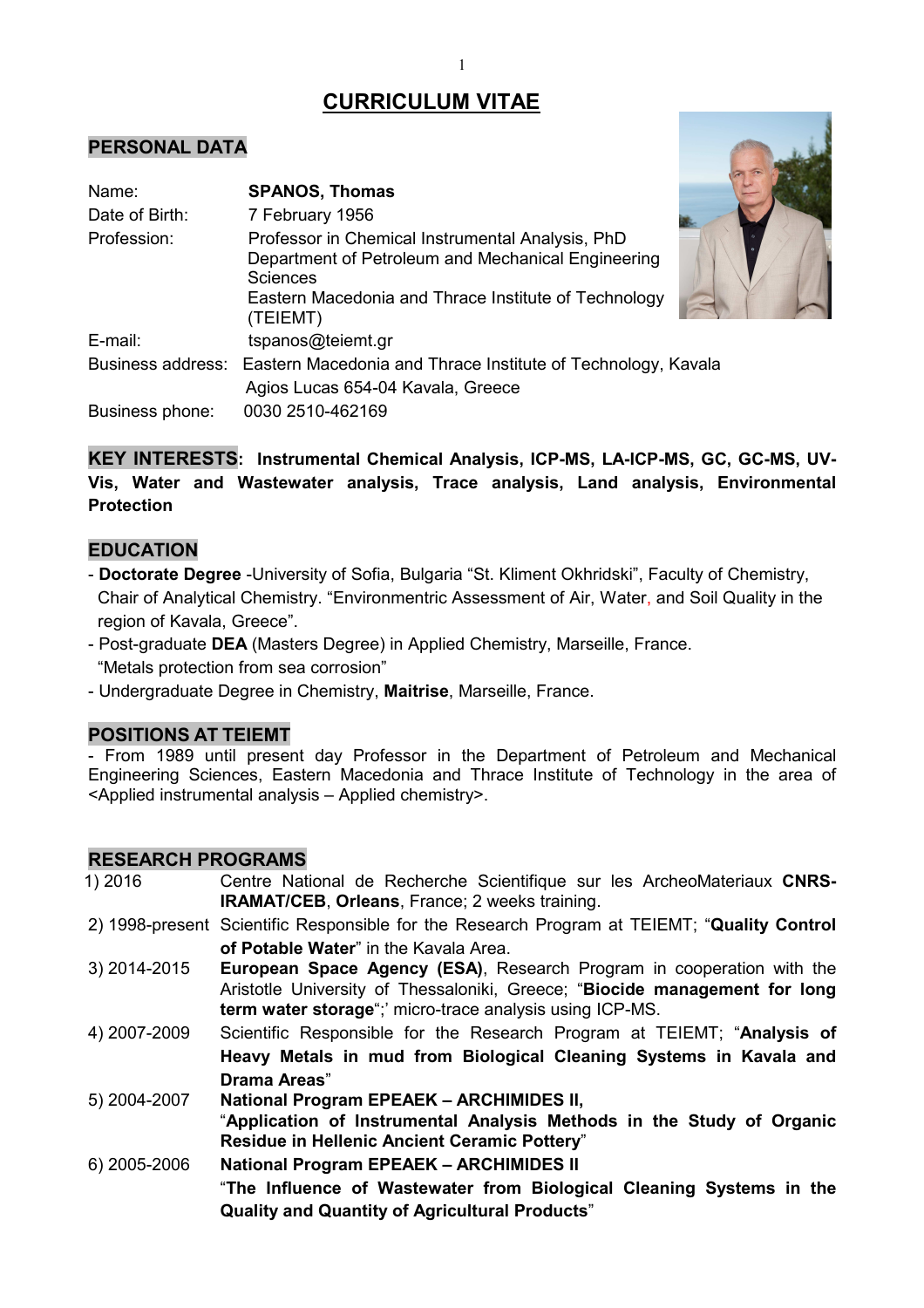- 7) 1999 Centre National de Recherche Scientifique **CNRS-Pole Analytique des Eaux, Brest**, France; 4 weeks training
- 8) 1996-1998 **National Program ADAREN** "**Quality of the Waters of Greece**"
- 9) 1992-1993 **European Research Program EC 900422.** "**Analysis of Essence Oils of Select Mediterranean Aromatic Plants**"

## **ADDITIONAL REGIONAL PROGRAMS**

- 1) 2000-2015 Scientific Responsible "**Quality control of potable water using chemometrical approach**"
- 2) 2010-2013 Scientific Responsible "**MISSIRIAN- Analysis for tobacco exportation**"
- 3) 2010-2012 Scientific Responsible "**Metal analysis of sludge in the biological cleaning station of Kavala and Drama**"
- 4) 1996-1998 Scientific Responsible "**Microbiological analysis of potable water in the Kavala Prefecture**"

# **LIST OF PUBLICATIONS**

16. Thomas Spanos<sup>1</sup>, Antoaneta Ene<sup>2,</sup> "Environmental assessment of toxic metals occurrent in urban sewage **sludje for it potential land application**" Annals of Dunarea de Jos, University of Galati, Mathematics, Physics, Theoretical Mechanics, Fascicle II, No.2, 158-166 (2016)

**15.** Thomas Spanos<sup>1</sup>, Antoaneta Ene<sup>2\*</sup>, Chrysoula STYLIANI PATRONIDOU<sup>3</sup> and Christina XATZIXRISTOU<sup>1</sup> "**Temporal variability of sewage sludje heavy metal content from Greek waste water treatment plants**", Ecol Chem Engs 23(2), 271-283 (2016).

**14.** Thomas Spanos, Antoaneta Ene<sup>2\*</sup>, Pavlina Simeonova<sup>3</sup> "Chemometric expertise of the quality of groundwater **sources for domestic use**", Journal of Environmental Science and Health, Part A. Toxic/Hazardous Substance & Environmental Engineering,: 50(11), 1099-1107, (2015).

**13.** Thomas Spanos<sup>1</sup>, Antoaneta Ene<sup>2\*</sup>, Christina Xatzichristou<sup>1</sup>, Agelos Papaioannou<sup>3</sup> "Assessment of Groundwater **Quality and Hydrological Profile of Kavala Area, Northern Greece**", Romanian Journal of Physics 60 (9-10), 01, (2015).

 $\hat{\bm{a}}$ 2. Thomas Spanos<sup>1</sup>, Antoaneta Ene<sup>2\*</sup>, Irina B. Karadjova<sup>3</sup> "**Assessment of toxic elements Cu, Cr, Ni, Pb, Cd, Hg, Zn and Hexavalent Chromium in Sewage Sludge from Municipal Wastewater Treatment Plants by Combined Spectroscopic Techniques**", Romanian Journal of Physics 60 (1-2), 237-245, (2015).

**11.** Antoaneta Ene<sup>1</sup>, Oleg Bogdevich<sup>2\*</sup>, Alina Sion<sup>2</sup> and Thomas Spanos<sup>3</sup>, "Determination of polycyclic aromatic **hydrocarbons by gas chromatography-mass spectrometry in soil from southeastern Romania"**, Microchemical journal 100 36-41, (2012).

**10.** Efstathios Tamoutzidis<sup>1\*</sup>, Martha Lazaridou<sup>2</sup>, Ioannis Papadopoulos<sup>3</sup>, Thomas Spanos<sup>4</sup>, Fokion Papathanasiou<sup>1</sup>, Maria Tamoutzidou<sup>1</sup>, Paraskevi Mitilianga<sup>1</sup> and Geore Vasiliou<sup>3</sup> "**The Effect of Treated Urban Wastewater on Soil Properties, Plant Tissue Composition and Biomass Productivity in Berseem Clover and Corn**", Journal of Food, Agriculture & Environment vol 7, 3&4, (2009).

**9.** Agelos Papaioannou<sup>1\*</sup>, Goerge Karamanis<sup>2</sup>, Ioannis Rigas<sup>3</sup>, Thomas Spanos<sup>4</sup>, Zoe Roupa<sup>5</sup> "**Determination and Modeling of Clinical Laboratory Date of Healthy Individuals and Patients with End-Stage Renal Failure**" , Central European Journal of medicine, CEJMed,: 4(1), 37-48, (2009).

**8.** Thomas Spanos<sup>1</sup>\*, Vasil Simeonov<sup>2</sup>, Pavlina Simeonova<sup>3</sup>, Eleni Apostolidou<sup>4</sup> and John Stratis<sup>5</sup> "Environmetrics to **Evaluate Marine Environment Quality**". Environmental Monitoring and Assessment 143:215-225, (2008).

**7.** Agelos Papaioannou<sup>1\*</sup>, Vasili Simeonov<sup>2</sup>, Panagiotis Plageras<sup>1</sup>, Eleni Dovriki<sup>1</sup> and Thomas Spanos<sup>3</sup> "**Multivariate Statistical Interpretation of Laboratory Clinical Data**", Cent. Europ. Jour. of Medic,CEJMed 2 (3), 319 – 334, (2007).

**6.** A. Papaioannou<sup>1\*</sup>, P. Plageras<sup>1</sup>, P.Th. Nastos<sup>2</sup>, D. Grigoriadis<sup>3</sup>, E. Dovriki<sup>1</sup>, Th. Spanos<sup>4</sup>, S. Koutseris<sup>1</sup> and A.G. Paliatsos "**Assessment of Soil and Groundwater Quality and Hydrogeological Profile of Drama`s Prefecture, North Greece**" WSEAS Transactions On Environment and Development, Issue 10, vol 2, 1276-1281, (2006).

**5.** Pavlina SIMEONOVA<sup>1</sup>, Costel Sarbu<sup>2</sup>, Thomas Spanos<sup>3</sup>, Vasil Simeonov <sup>4\*</sup> and Stefan Tsakovski<sup>4</sup> "**An Advanced** 

**Multivariate Statistical Approach to Study Coastal Sediment Data**" Central European Journal of Chemistry, CEJC 4 (1), 68 - 80, (2006).

 $4.$  Pavlina Simeonova<sup>1</sup>, Vasil Simeonov<sup>2\*</sup>, Ladislav Lux<sup>3</sup>, Ivanka Dakova<sup>2</sup>, and Thomas Spanos<sup>4</sup> "**Chemometric Evaluation of the Air Quality in an Industrial Region. Case study Kosice, Slovakia**", Ecological chemistry and engineering: vol 12, No7, 727 - 737, (2005).

**3.** Th. SPANOS<sup>1</sup>, V. Simeonov<sup>2\*</sup>, S. Tsakovski<sup>2</sup> and D. Thiokas<sup>3</sup> "**Chemometric Study of Soil Analysis Data**", Central European Journal of Chemistry, CEJC 2 (2), 402 - 416, (2004).

2. Thomas SPANOS<sup>1\*</sup>, Vasil Simeonov<sup>2</sup>, John Stratis<sup>3</sup> and Xatzixristou Xristina<sup>1</sup> "Assessment of Water Quality for **Human Consumption**", Μicrochimica Acta 141, 35 - 40, (2003)

**1. Thomas SPANOS<sup>a,\*</sup>, Vasil SIMEONOV<sup>b</sup> and Georgi ANDREEV<sup>c</sup>** 

"**Environmetric Modeling of Emission Sources for Dry and Wet Precipitation from an Urban Area**", Talanta 58, 367- 375, (2002).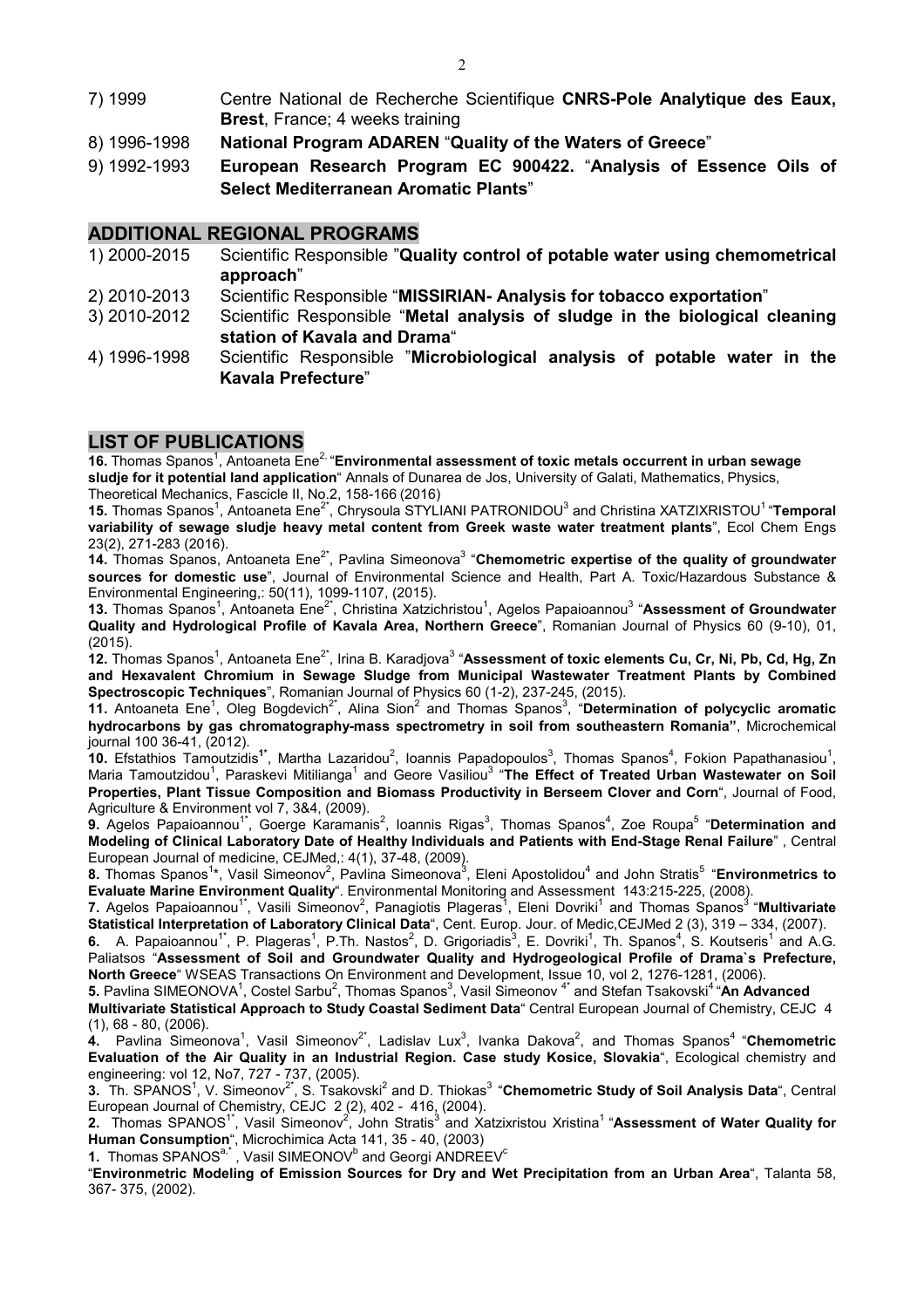#### **PARTICIPATION IN INTERNATIONAL CONFERENCES- JOURNAL ARTICLES**

**27.** Thomas SPANOS, Antoanneta Ene "**Multivariate analysis in water samples using Inductively Coupled Plasma - Mass Spectrometry (ICP-MS)**" International Conference of Zoologists, Academy of Science of Moldova, 12-13 October, 2016, Chisinau, Republic of Moldova.

**26.** Antoaneta Ene, Ana Pantelica, Elena Zubcov<sup>e</sup>, Oleg Bogdevich, Yuriy Denga, Marina V. Frontasyeva, Thomas Spanos "**Nuclear And Atomic Analytical Techniques For Elemental Analysis In Various Environmental Matrices**" Internat. Confer. of Zoologists, Academy of Science of Moldova, 12-13 October, 2016, Chisinau, Republic of Moldova. **25.** Thomas Spanos, Antoaneta ENE "**Management of biological sludge from different wastewater treatment plants in Greece**" Scientific Conference of Doctoral Schools, June, 2016, University of Galati, Romania.

**24.** Antoaneta ENE, Thomas Spanos "**Evaluation of soil pollutants analysis data using multivariate statistical methods**" Environmental Challenges in Lower Danube Euroregion 25-25 June, 2015, Galati, Romania.

**23.** Thomas Spanos, Antoaneta ENE "Analysis of heavy metal content of sewage sludje from waste water treatment plant" Environmental Challenges in Lower Danube Euroregion 25-25 June, 2015, Galati, Romania.

**22.** Aikaterini N. Zarkada, Valasia Iakovoglou, Christina Chatzichristou, George N. Zaimes, Thomas Spanos "**The performance of a pilot constructed wetland in nutrients removal from domestic wastewater**" WASTEnet 19-21 June, 2015, Kavala, Greece.

21. Thomas Spanos<sup>1</sup> "Inductively Coupled Plasma - Mass Spectrometry" WASTEnet 19-21 June, 2015, Kavala, Greece.

**20.** Thomas SPANOS, Antoaneta ENE & Irina KARADJOVA, "**Μonitoring of heavy metals in sewage sludge produced in kavala and drama wastewater treatment plants, northern greece**" WASTEnet 19-21 June, 2015, Kavala, Greece.

**19.** Δ. Μαρμάνης, Κ. Δερμεντζής, Α. Χριστοφορίδης, Θ. Σπανός, Κ. Ουζούνης , "**Ηλεκτροχημικές διεργασίες αποχρωματισμού της χρωστικής NYLANTHRENE RED**"

10° Πανελλήνιο Συνέδριο Χημικής Μηχανικής, 4-6 Ιουνίου 2015, Πανεπιστήμιο Πατρών, Τμήμα Χημικών Μηχανικών Ι **18.** M. Petala, V. Tsiridis, I. Mintsiouli, Th. Spanos, S. Evgenidis, M. Kostoglou, S. Sotiropoulos, E. Darakas, Th. Karapantsios, "**Combining bulk and surface chemistry to understand silver fluctuation in the International Space Station water storage and supply system**" Greece -Cyprus, 8-10 Mai 2015, Thessaloniki, Greece.

**17.** M. Petala, V. Tsiridis, I. Mintsiouli, Th. Spanos, M. Kostoglou, S. Sotiropoulos, E. Darakas,Th. Karapantsios "**Biocidal silver performance in the potable water tanks of the International Space Station**" March 29-31, 2015 Belgrade, SR.

**16.** Thomas Spanos, Antoaneta Ene, Sofia Mitkidou, Pavlina Simeonova "**Application of chemometric methods for assessment of groundwater quality in Kavala Prefecture, Northern Greece**" Frontiers in Environmental and Water Management, March 19-21, 2015. Imaret Hotel, Kavala, GR.

**15.** N. Manikas, T. Spanos, V. Christopoulos, G. N. Zaimes & D. Avtzis "**Odonata as indicators of stream water quality: a case study in the basin of Sperhios river**" Frontiers in Environmental and Water Management, March 19- 21, 2015. Imaret Hotel, Kavala, GR.

**14.** Thomas Spanos, Antoaneta Ene, "**Study of seasonal variations of toxic elements content in sewage sludge from wastewater treatment plants**" Annals Dunarea de Jos, Univ. Galati, 18-21/9/2013 Fasc, V. 9/2013. - Mathematics, Physics, Theoretical Mechanics, year V (XXXV).

**13.** Antoaneta Ene, Thomas Spanos, "**Environmetrics as a tool to evaluate soil organic pollutants analysis data**" (18-21/Sept 2013) International conference Danube-Black Sea. On Energy, Environment & Efficiency, Galati, Romania **12.** Thysiadou Anna, Spanos Thomas, Thysiadou Evanthia, Giannakoudakis Panagiotis, "**Teaching the Concept of**  Water Using the Project Method", Italy (Florance, 14-14 March March 2013),2<sup>nd</sup> edition of International Conference, New Perspectives in Science Education

**11.** Antoaneta Ene, Thomas Spanos, "**Study of distribution and sources of polycyclic aromatic hydrocarbons (PAHs) in topsoils from** *SE* **Romania using multivariate statistical analysis**" p. 15-22, (2012), ISSN 2067-2071. Annals Dunarea de Jos, Univ. Galati, Fasc, IV. 11/2012. Mathematics, Physics, Theoretical Mechanics, year IV (XXXΙV). **10.** Apostolos Papadopoulos, Antoaneta Ene, Thomas Spanos, "**Predicting the microbial degradability of simple** 

**mixtures of PAHs in soils using the** *HPCD* **extraction method**", p. 142-154, (2009), ISSN 2067-2071.Annals Dunarea de Jos, Univ. Galati, Fasc, II. 28-29/Nov 2009, Mathematics, Physics, Theoretical Mechanics, year I (XXXII). **9.** Apostolos Papadopoulos and Thomas Spanos, "**Developing the HPCD extraction method in different soils using** 

**14C-PAH contaminants to predict indigenous bioavailability of soil microorganisms**". p. 11-15, (2009) ISSN 2066- 7124, Annals Dunarea de Jos, Univ. Galati, Fasc, II. 28-29/Nov 2009. Mathematics, Physics, Chemistry, Informatics (CD-ROM), year II (XXXII).

**8.** Apostolos Papadopoulos, Thomas Spanos and Christina Xatzixristou, "**Assessing the microbial availability of phenanthrene, pyrene and B[a]P in contaminated soils using the HPCD extraction technique**". p. 7-10 (2009) ISSN 2066-7124, Annals Dunarea de Jos, Univ. Galati, Fasc, II. 28-29/Nov 2009. Mathematics, Physics, Chemistry, Informatics (CD-ROM), year III (XXXII).

**7.** Thomas Spanos, Apostolos Papadopulos , Christina Chatzixristou , Kokkoni Karakosta, "**Water Quality Evaluation By Chemometrical Approaches**". p. 16-21, (2009) ISSN 2066-7124., Annals Dunarea de Jos, Univ. Galati, Fasc, II. 28- 29/Nov 2009. Mathematics, Physics, Chemistry, Informatics (CD-ROM), year III (XXXII).

**6.** Vasil Simeonov, Thomas Spanos, P. Simeonova, and V. LOVCHINOV "**CMB modeling of hot spots air pollution**  urban sites" p 19., (19-23/Sept 2007), 4<sup>th</sup> Black Sea Basin Conf. On Analytical Chemistry, Bulgaria.

**5.** Vasil Simeonov, Th. Spanos, Vasil Lovchinov, Dimitar Dimitrov, and Pavlina Simeonova, "**Receptor models in**  atmospheric chemistry" p 18, (poster presentation). (19-23/Sept 2007) 4<sup>th</sup> Black Sea Basin Conference On Analytical Chemistry, Bulgaria.

**4.** Tamoutsidis E, Lazaridou M, Melfou A, Vassiliou G and Th. Spanos, "**Wastewater impact on nutrient accumulation in soil and corn plants**". p 423-424, (4-7/Sept 2006), IX European Society for Agronomy Congress, Warszawa, Poland.